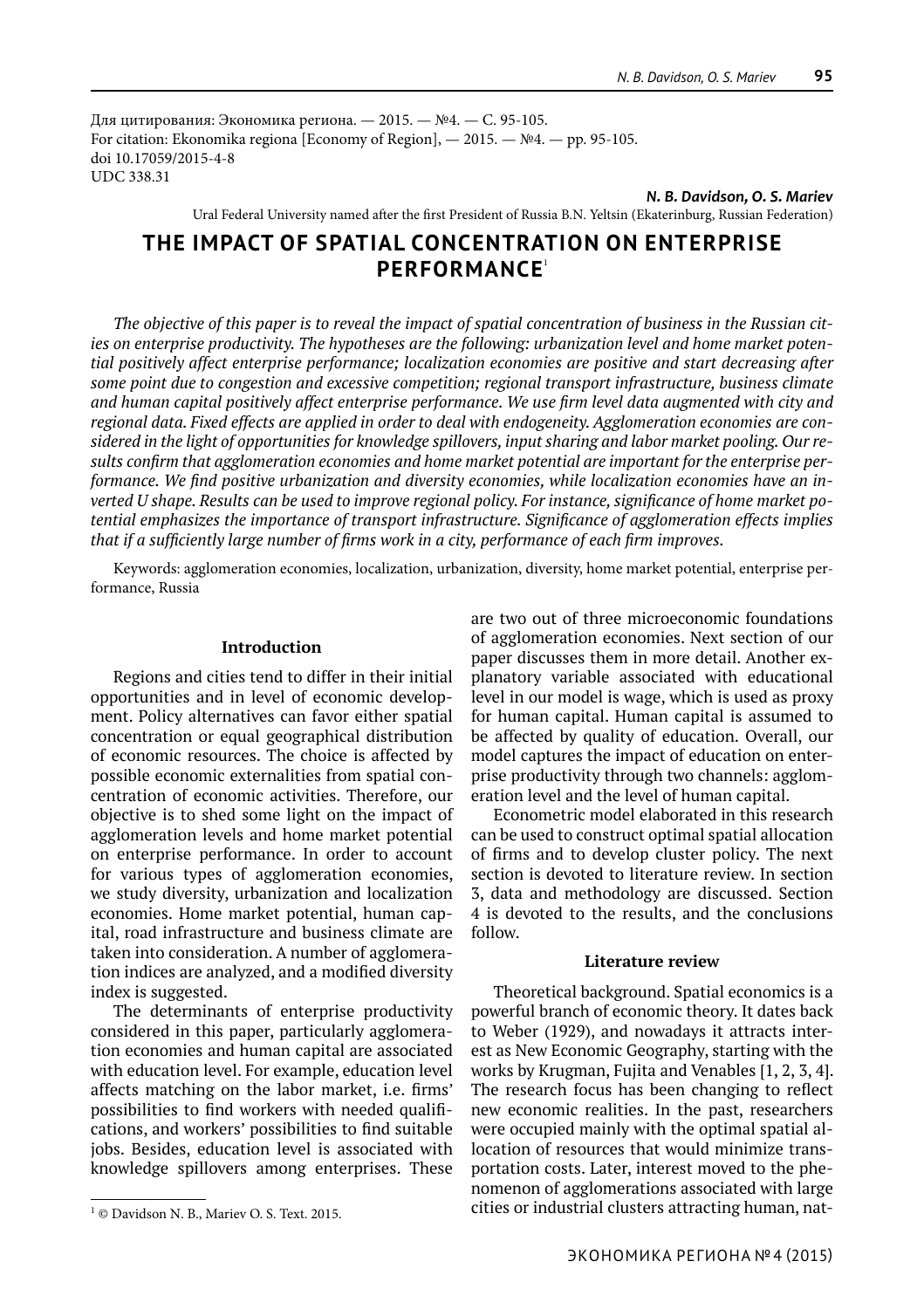ural and financial resources. New economic geography explains agglomeration combining trade costs with scale economies [2].

Agglomeration is one of the central concepts in our research; in a broad sense it can be defined as concentration of economic activity in certain territories [5]. For example, Krugman describes spatial organization of economic activity in the United States, where the majority of population resides in the East Coast, although climate there is not the most favorable. He also mentions the pattern of economic activity location in Europe, where nighttime satellite photos indicate concentration in or near Belgium [2]. Marshall analyzed the supply side of agglomeration economies [5]. Particularly, he assumed that among the reasons for concentration of economic activity were 'the mysteries of trade' that became accessible to people in places of industrial concentration.

Marshall's line of thinking shows why the concept of agglomeration is important. Indeed, spatial concentration of economic activity associated with 'the mysteries of trade' leads to agglomeration externalities or agglomeration economies. They can be understood as positive and negative effects of scale and scope resulting from economic activity concentration [6]. Agglomeration externalities play an important role in geographic allocation of resources because firms are likely to take them into account while choosing their location. Another concept used in our research is home market potential. This concept belongs to the New Economic Geography (NEG) models. According to the concept of home market potential, if two-region economy and the industries with imperfect competition are considered, then more than proportionate share of enterprises choose to locate in a region where local demand is larger [7].

Overall, enterprise performance is determined by various factors. Namely, there are factors inherent to place, such as geographical location and natural resources that can be classified as factors of the first nature. Besides, there are factors created by people, long term capital investments such as those into transport infrastructure, i.e. factors of the second nature. Finally, there are agglomeration externalities, i.e. factors of the third nature, which are the main focus of this research [8].

Rosenthal and Strange determine 3 scopes of agglomeration economies: industrial, geographical and temporal ones. In this research we focus on the industrial scope [9]. It reflects the industry boundaries of agglomeration economies: whether agglomeration economies are localized in one industry or they arise when different industries interact. In this respect, two broad types of agglomeration economies are known in the literature: localization and urbanization (diversity) economies.

Localization economies (MAR-externalities, firstly developed by Marshall and rediscovered by Arrow and Romer) are industry-specific externalities. They are associated with specialization, i.e. high concentration of economic activity in the same industry in a city. Diversity economies (Jacobs' externalities) are industry-universal externalities. They imply 'cross-fertilization' of different industries in a city and were explicitly formulated by Jane Jacobs [10]. They are externalities from diversity of economic activity in a city outside the own industry. Urbanization economies are associated with the city size, in other words, the number of people or the volume of economic activity in a city [9]. Diversity and urbanization economies are closely interrelated.

Among diversity (urbanization) economies associated with production and consumption are scale economies, common input market, decreasing transaction costs and additional opportunities, such as lower probability of unemployment and highly diversified goods and services [11]. Jacobs emphasized the importance of industrial diversity for social security and urban economic growth [12]. She claimed that small firms benefit more than the large ones from urban diversity due to their stronger dependence on the market situation. Jacobs has also demonstrated that urban economic diversity is a critical condition for innovation [10].

Concerning economic foundations behind agglomeration processes, agglomeration economies are based on 3 principal mechanisms, or micro-economic foundations: sharing, matching and learning [13]. Sharing mechanisms imply that agglomerations facilitate sharing of some common indivisible resources by firms, including infrastructure, variety of intermediate inputs, specialized labor, and risks. Matching mechanisms account for creation of pools of specialized workers, so the costs associated with training of workers decrease. Finally, learning mechanisms refer to the possibility of more intensive innovations in diverse environment of agglomerations stimulated by information spillovers [13].

Sharing externalities are in action both for localization and diversity measures. Matching mechanisms of agglomeration economies are reflected by the majority of localization indices, and to a less extent by diversity indices. Learning mechanisms are reflected more precisely by diversity indices than by localization ones. Overall, localization economies are explained by all three micro-foundations: sharing, matching and learn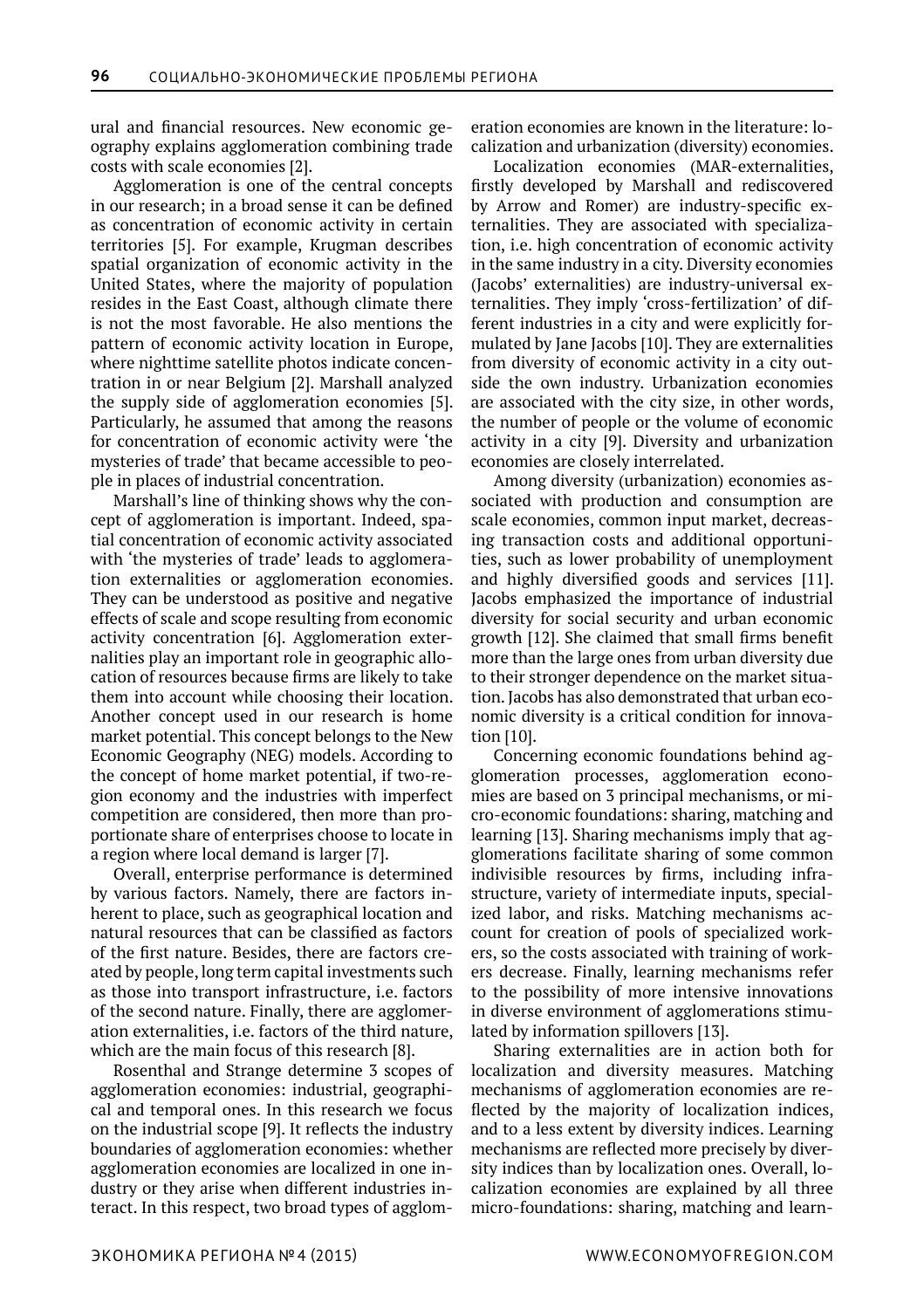ing. Diversity economies are based primarily on learning mechanism. They are associated with demand as well as supply and explain advantages of life in a large city with its variety of goods and services [14].

As for the evidence about learning externalities, Audretsch concludes that location of firms in a close proximity remains important in spite of development of telecommunication technologies, partly due to tacit knowledge [15]. Dissemination of such type of knowledge takes place during face to face communication, which is more intensive within agglomerations [16]. These effects are particularly evident in the university cities, for example, in USA, where they became centers of industrial development for such branches as semiconductors, biotechnologies, software. Tacit knowledge is important in the contemporary times of communication technologies, as these technologies are complementary with face to face communication [17]. Another aspect of agglomeration effects are that people in large cities are more specialized, and therefore more productive, according to the logic of economic specialization suggested by Adam Smith (intensive margin). Besides, people are more numerous in the large cities, therefore they perform more tasks, becoming better as a team (extensive margin) [17].

Concerning the impact of agglomeration levels on productivity and wages, research on urban development suggests that there is a positive correlation between city size and wages, after controlling for ability. Explanation behind this is threefold. Firstly, there are high living costs in the cities, so wages are compensation. Secondly, highly qualified workforce is attracted to the cities, as a result of sorting. Thirdly, there are agglomeration externalities generated by interaction between the qualified employees and between the firms. As a result, productivity grows. Under imperfect competition wages can be defined as productivity minus profit margin of firms, and assuming that workers bear training costs to acquire the type of qualification required by the firm, minus training costs. Therefore, as productivity grows with city size, wages can grow as well [17].

Along with positive agglomeration effects, high concentration of economic activities, for example, in large cities, may lead to crowding, high transport costs, ecological and social problems. There is a hypothesis of an inverted U-shape of agglomeration economies, proposed by Mills and Mirrlees [18, 19]. Mills develops a general equilibrium model with imperfect competition (monopoly in the goods market) and increasing returns to scale. He points out a possibility of congestion in

the city beginning with a certain population density due to transportation costs and costs of housing. It implies diminishing agglomeration economies after a certain level of concentration, in other words, it reflects the hypothesis of inverted U-shaped agglomeration economies [18]. In our work, the inverted U shape of localization economies is confirmed.

*Review of empirical results.* In the overview of empirical works Beaudry and Schiffauerova document that researchers have found only positive MAR-externalities in 51 cases, both positive and negative ones in 11 cases, and in 20 cases they were non-significant [20]. Only positive Jacobs' externalities were found in 56 cases and non-significant in 46 cases; both positive and negative effects were found in 13 cases, and only negative effects in 9 cases.

De Groot et al. analyzed 31 papers and also found divergence in empirical results: both types of agglomeration externalities are positive in about the same number of cases as they are negative. For instance, they found that about half of the authors reveal negative Jacobs' externalities [21]. De Groot et al. have performed meta-analysis to study the determinants of the signs and significance levels of parameter estimates and came to the conclusion that the choice of the dependent variable, the control variables, and the construction of agglomeration indices affect their signs and significance levels [21]. Differences between countries and time periods also affect the parameter estimates. All this makes estimation of agglomeration effects context dependent [6].

Here is some evidence of positive agglomeration effects. Productivity premium received due to doubling of a city size, expressed through the population of a Standard Metropolitan Statistical Area (SMSA) for USA varies from 3 to 8 % [9]. According to Sveikauskas, for an average industry, doubling of city size leads to productivity increase of 5.8 % [22]. In the study by Okubo and Tomiura, productivity premium from being in a core region versus periphery was found to be 20–50 % [23]. For Russia, based on data for 2005-2006, it was found that doubling city size increases firms' productivity by 5 % [33]. Firm located within an agglomeration vs. outside an agglomeration has an increase in productivity by 46 % [34].

Based on the US data for the year 1988, Ciccone and Hall found that doubling of employment density in a county leads to 6 % increase of average labor productivity, where density is measured as the amount of labor per square foot; the results are aggregated from the county to state level [24]. Based on data for Great Britain, the years 1998–2003,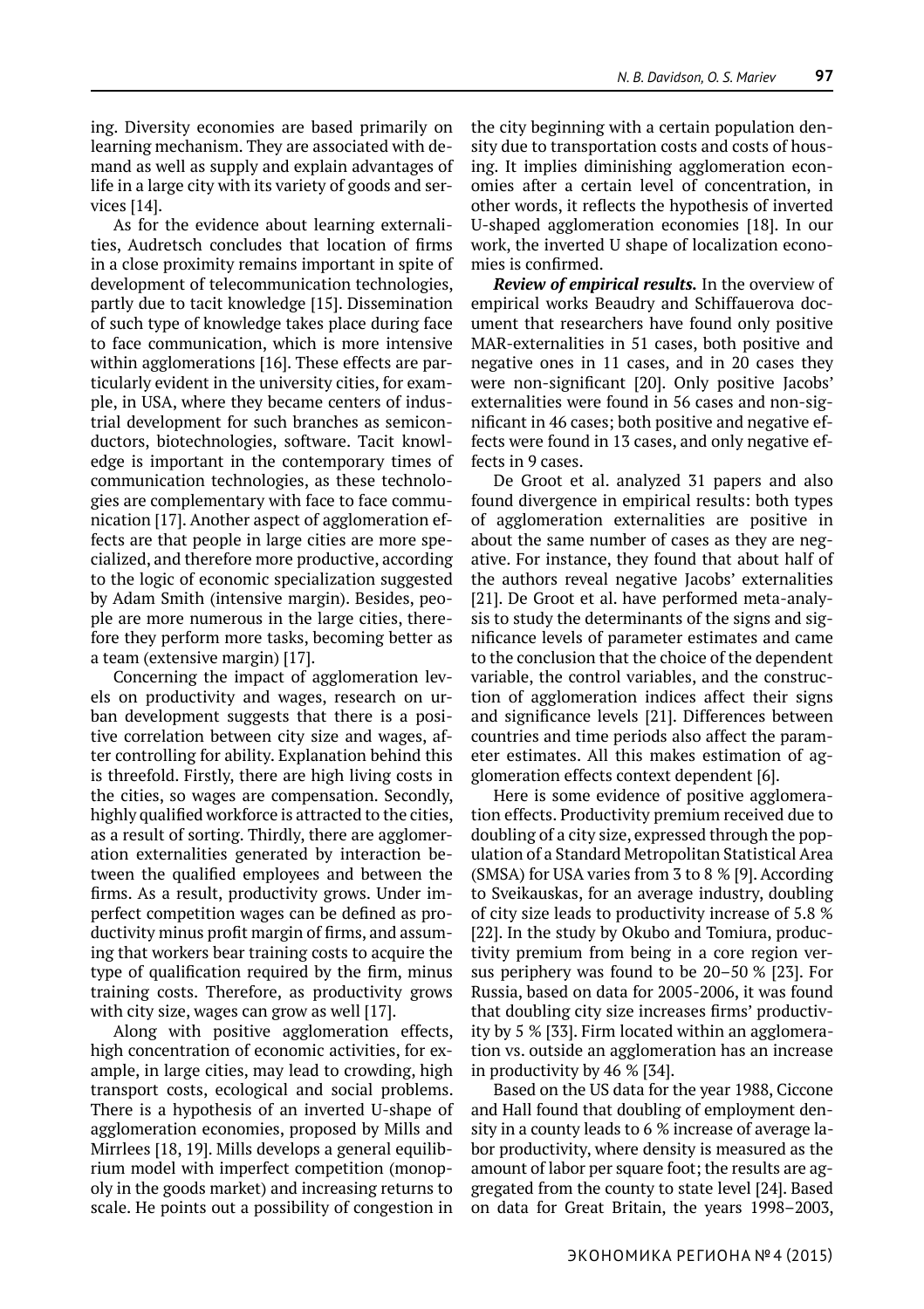Anastassova found that estimated elasticity of hourly earnings with respect to employment density (the average number of full-time employees per square kilometer in a given district) is around 4 percent, both for district and county levels [25].

Applying plant-location fixed effects along with industry-time fixed effects, Henderson finds that localization externalities exist in high-tech, but not in machinery industries, and that diversity economies exist in machinery industry — corporate sector [26]. Martin et al. based on French data on enterprises for the years 1996–2004 find benefits from localization economies, but no benefits from diversity economies or competition effects [27]. They find the returns of localization economies to total factor productivity (TFP) to be 5–10 %. They also find that firms internalize benefits from clustering, and therefore important effects from cluster policy should not be expected in developed countries. The dependent variable in their research is value added; explanatory variables are production factors, localization, diversity, urbanization and competition coefficients (in logarithms); they use time differencing approach. Time, employment area, industry and firm fixed effects are applied. While Henderson finds that it is the number of firms but not employees that generates externalities, Martin et al. come to the opposite conclusion [26, 27].

Henderson et al. find evidence of Marshall-Arrow-Romer (MAR) externalities in mature industries and evidence of both MAR and Jacobs' externalities in newer industries [28]. These conclusions are in line with concepts of agglomeration and product cycles. At the initial stage of development, an industry benefits from a diverse environment within a metropolitan area. At a later stage, when the industry matures it benefits from location in smaller specialized cities. Localization economies dominate in such industries as textile, apparel, transport equipment, primary metals, food processing, pulp and paper. Diversity (urbanization) economies dominate in such industries as high-fashion apparel, upper-end publishing and business services; they benefit from location in very large metropolitan areas.

At the enterprise level, diversity effects are usually found to be significant for new enterprises, while localization externalities are important for mature enterprises with standardized manufacturing production. Overall, 'the nursery cities' model implies that diversified cities and specialized cities co-exist, but are associated with different stages of industrial development [29]. Within the product cycle concept, it is assumed that firms move from an exploration (or search) stage to exploitation (or mass production) stage. At the first stage of development, location in the diversified environment is favorable for the firms, while at the second stage firms are more efficient when located in the specialized cities [6].

Overall, there is some evidence of positive agglomeration externalities, although the results are contradictory. In our research we distinguish between types of enterprises, and introduce enterprise fixed effects to enhance accuracy of the empirical model. However, the issue of context dependence cannot be avoided completely. The next section is devoted to data and methodology used in this research.

## **Data description and methodology**

*Data.* The research is based on the firm level data augmented with regional and city level data, for the years 2002–2008. The source of firm level data is SPARK-Interfax database, containing data on the organizational form, property, the year of foundation, location, revenue, labor, cost price and profit. The period under consideration belongs to the advanced stage of transition, after the 1997 new Privatization Law $^1$  and the 1998 financial crisis. The starting point of transition was the year 1991, the year of dissolution of the Soviet Union and turning from the centrally planned system to the market economy<sup>2</sup>.

The sample contains 7111 firms belonging to the manufacturing tradable industries<sup>3</sup>. The city level data is taken from Rosstat database on cities with population exceeding 100 thousand people. Regional data is collected by Rosstat too. Regional business climate indicators were constructed by the Analytical agency 'Expert'<sup>4</sup>.

As there is a tendency for businesses that work in various regions of Russia to register in Moscow, the indicators of agglomeration in Moscow are probably exaggerated. Therefore, re-

<sup>1</sup> Database of legislation documents 'Consultant Plus' http://base.consultant.ru/cons/cgi/online.cgi?req= doc;base=LAW;n=13731 (1991); http://base.consultant.ru/ cons/cgi/online.cgi?req=doc;base=LAW;n=28103 (1997)

<sup>&</sup>lt;sup>2</sup> The first wave of transition in 1991-1995 is associated with price liberalization, mass privatization, financial system reforms and liberalization of external economic activities (Foundations of theory of transition economy, 1996).

<sup>&</sup>lt;sup>3</sup> SPARK: OKVED 10 (CA)  $-$  37(DN), 40(E), 41(E)  $-$  i.e. whole E, 45(whole F), 60(part of I), 65(part of J), K and 'high tech' industries. There are 15609 firms belonging to the manufacturing tradable industries in the database, but only for 7111 of these firms city level data is present.

<sup>4</sup> Analytical agency 'Expert' http://www.raexpert.ru/ratings/ regions/ratingclass/. The results of Ranking of investment attractiveness of the Russian regions are published in the journal 'Expert' annually since 1996.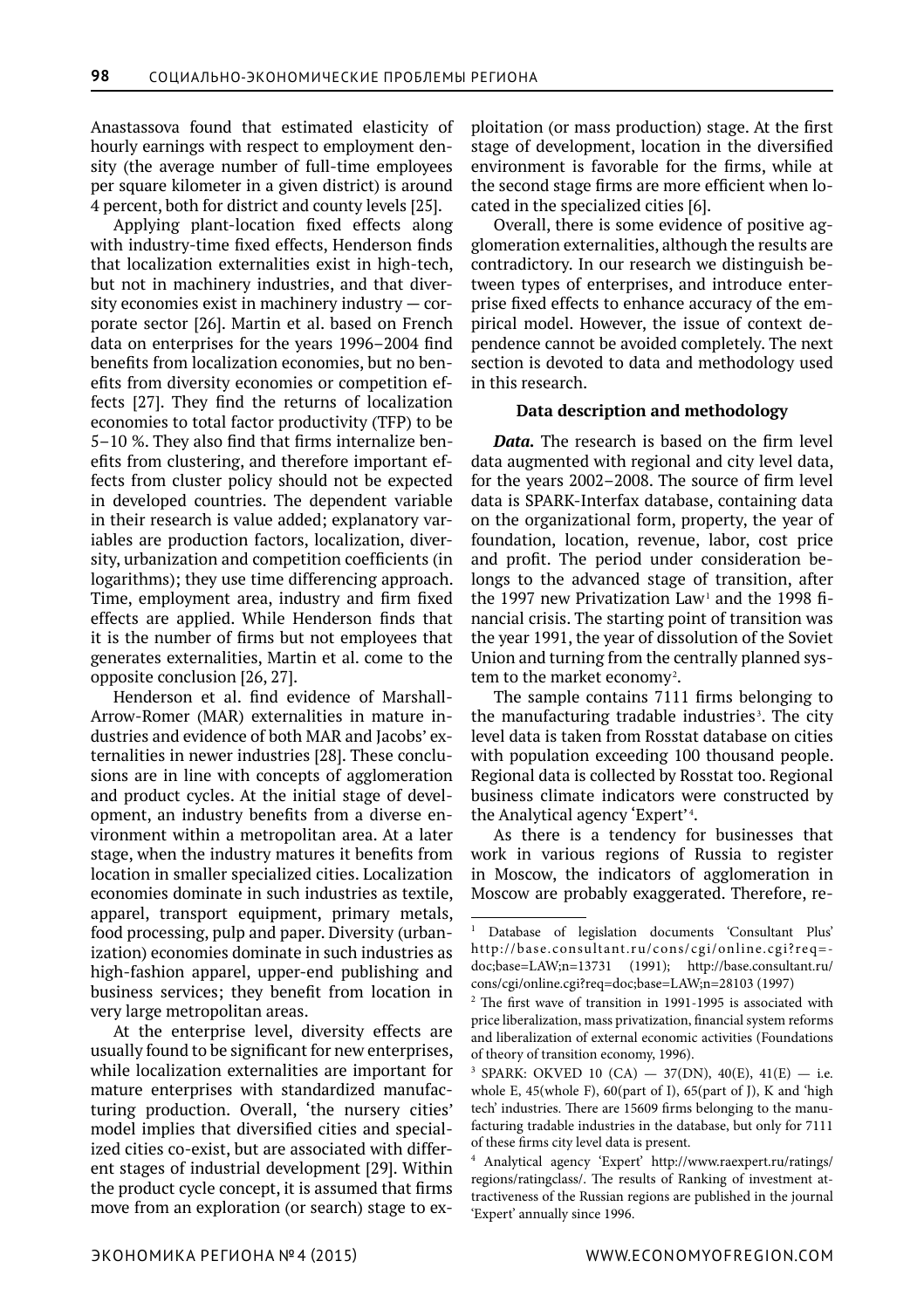searchers sometimes exclude Moscow (as well as St. Petersburg) from estimation. However, we did not exclude companies based in Moscow from our model, as the results with and without them proved not to differ significantly.

*Measuring agglomeration.* An important question in empirical studies is a choice of an appropriate measure for agglomeration level. There is a certain mechanism behind each indicator; for example, the number of plants included into analysis reflects possibility of knowledge circulation and other spillovers between firms [27]. Below we discuss indicators of agglomeration: localization, urbanization and diversity coefficients.

To analyze localization, the concepts of the level of economic activity in a city and specialization of a city can be used. These concepts reflect different aspects of localization, i.e. indices showing the level of economic activity reflect possibility of close interaction between firms in agglomerations. Meanwhile, specialization indices allow comparing development of various industries in different geographical locations and can be used, for example, to explain trade flows between them. In this research, the level of economic activity is considered in order to capture agglomeration economies arising from interaction between firms. We use the following localization coefficient that reflects the level of economic activity:

$$
\ln (loc)_{it}^{iz} = \ln(revenue_t^{iz} - revenue_{it}^{iz} + 1), \qquad (1)
$$

where  $revenue_i^j$  — the revenue of all firms belonging to an industry *j* and located in a city *z*; *revenue*<sup> $jz$ </sup> – revenue of a firm *i* belonging to an industry *j* and located in a city *z*; *t* is time [27, 30]. Localization can be measured based on various industry aggregation levels, while 3-digit aggregation level is basic in the literature [20]. In this research we also use 3-digit aggregation level.

As it was mentioned in the literature review, diversity and urbanization economies are closely interrelated. They are associated with total urban area population, total local employment, the number of industries in a city etc. Diversity and urbanization levels can be measured using the following indices.

Urbanization coefficient measures total revenue of firms belonging to all industries in a city, except for the industry under consideration:

$$
\ln\left(urb\right)_{t}^{z} = \ln(revenue_{t}^{z} - revenue_{t}^{iz} + 1),\qquad(2)
$$

where  $\textit{revenue}_t^{\textit{iz}}$  — revenue of all firms belonging to an industry  $j$  and located in a city  $z$ ;  $\mathit{revenue}^z_t$  revenue of all firms in a city *z*; t is time.

*Diversity coefficient.* Among the indices that measure diversity are Herfindahl–Hirschman index, Gini index of diversity, Theil index, Ellison-Glaeser index, and the Duranton and Overman index (continuous approach) [31, 26, 27]. A typical problem for diversity indices consists in their instability to elimination of the dominant industry, i.e. they tend to reflect inequality rather than variety of industries. In order to deal with this problem, we analyze diversity along two dimensions. The first dimension, variety, shows how many different industries exist in a city. The second one, inequality, reflects how evenly they are distributed [30]. The following diversity coefficient is used in this research:

$$
div_{t}^{z} = \frac{\sum_{j=1}^{s} \left( \frac{revenue_{t}^{iz}}{revenue_{t}^{z}} \right)^{\frac{1}{s}} - 1}{s^{\frac{1-\frac{1}{s}}{s}} - 1}.
$$
 (3)

This coefficient accounts both for variety and for inequality [30]. It takes on the value 1 if the distribution of revenue among industries is perfectly equal, and the value 0 if all revenue is concentrated in one industry. In this paper, we suggest an index where *s* is the number of industries in a country. Within this approach, variety is reflected by comparing industrial structure in the city and in the country.

The indicators of agglomeration levels discussed above show that there is positive correlation between diversity and city size (the total revenue of enterprises in a city). Besides, in larger cities there is not only greater diversity but also greater localization levels, i.e. more enterprises of the same industry.

To summarize, localization, urbanization and diversity economies draw our attention to the processes taking place on supply side. We are also interested in demand side that an enterprise faces. Therefore, Home market potential is introduced into our analysis. To construct the variable Home market potential (*HMP*) of a city, we consider potential demand in a city itself and in all other cities in the country, weighed by distances. Potential demand in a city is measured with total revenue of firms in a city.

Estimation of the agglomeration economies. Measuring agglomeration levels with urbanization, diversity and localization indices discussed above is one of the steps in constructing an econometric model to estimate the agglomeration economies. The next step is finding an appropriate measure of economic performance. And finally, the impact of agglomeration levels on economic performance is estimated.

*Performance measures.* Agglomeration economies are measured as productivity gains on a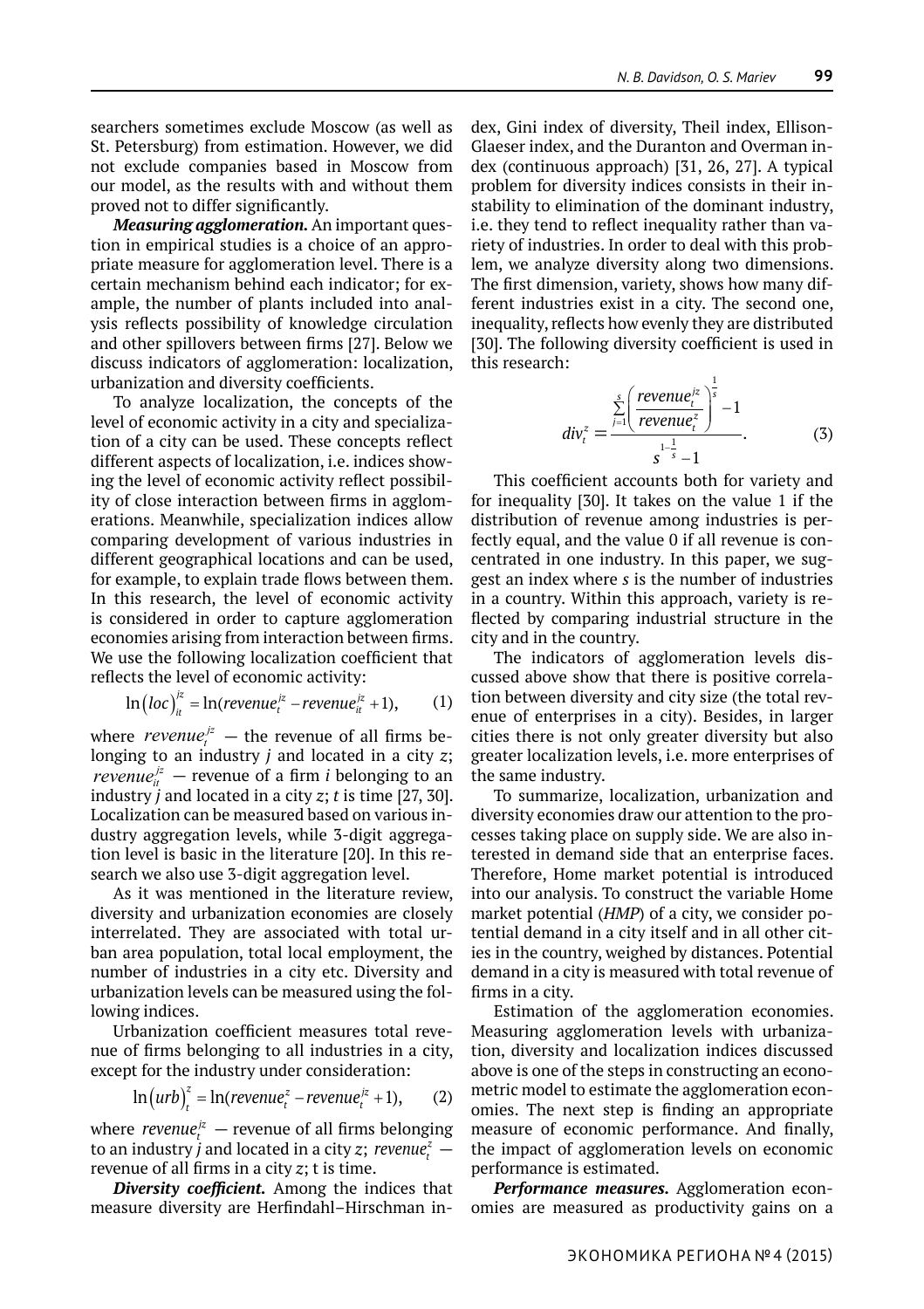firm level. A specification based on Cobb-Douglas production function is used here, with total factor productivity of a firm (TFP) affected by agglomeration levels [9], home market potential of a city, human capital level, transport infrastructure and business environment. Cobb-Douglas function proved to perform better than Translog function. We are interested in the factors enhancing productivity of enterprises, i.e. factors that allow an enterprise to produce more, using the same amount of labor and capital. Dependent variable is logarithm of enterprise revenue [26, 32].

Econometric model. The following econometric model is estimated:

$$
\ln(revenue)^{iz}_{ti} = \beta_0 + \beta_1 \ln(capital)^{iz}_{ti} +
$$
  
+ $\beta_2 \ln(labour)^{iz}_{ti} + \beta_3 core^{iz}_{t} + +\beta_4 \left[ core^{iz}_{t} \right]^{2} +$   
+ $\beta_5 \ln(loc)^{iz}_{ti} + +\beta_6 \left[ \ln(loc)^{iz}_{ti} \right]^{2} + \beta_7 \ln(urb)^{iz}_{t} +$   
+ $\beta_8 \ln(hmp)^{z}_{t} + \beta_9 \ln(wage)^{z}_{t} +$   
+ $\beta_{10} \ln(a_{\text{road}})^{r}_{t} + \beta_{11} \ln(rw_{\text{road}})^{r}_{t} +$   
+ $\beta_{12} \ln(busnenvrisk)^{r}_{t} + \varphi_i + \varepsilon_{ti},$  (4)

where *j* is industry index, *z* is city index, *r* is regional index, and *i* is firm index.

Estimation is done by regressing the logarithm of enterprise revenue on the enterprise characteristics, as well as on market size, agglomeration indices, and several other characteristics of territories. Explanatory variables used in equation (4) are presented in Table 1 below. Keeping in mind large size of the Russian regions, agglomeration indices and Home market potential were calculated on a city level. All agglomeration coefficients ('core', localization index, diversity and urbanization indices) are calculated based on 3-digit level of OKVED classification.

Robust standard errors were used to deal with the heteroscedasticity problem, as normality and homoscedasticity of the random error terms were not assumed. Based on panel data, the specific features of industries and territories are reflected in the enterprise fixed effects, as in the sample firms do not change location or industry. Fixed effects are applied to deal with endogeneity. Hausman specification test showed that the fixed effects model is preferable over random effects method of panel data estimation. The models with industry level, regional level, and time fixed effects were also tested. Enterprise fixed effects were found to be the most relevant here.

Localization  $loc_{i\tau}$  in a quadratic form is included into regression to test the inverted *U* shape of agglomeration economies suggested in the literature. This form seems to be more relevant for localization economies than for the urbanization ones, particularly due to competition among the firms of the same industry for labor force and for the other resources.

To measure diversity, the index presented in equation (3) above is applied. Explanatory variables  $\ln (div)_t^z$  and  $\ln (urb)_t^{\gamma z}$  are used interchangeably in the regression, as cities with higher urbanization levels tend to be more diversified; correlation between these coefficients is about 90 %.

To analyze the issues connected with the dominating role of an industry in a city we use a vari-

able 
$$
core_{iz} = \frac{revenue_{iz}}{revenue_z}
$$
, a share of an industry *j* in

the total revenue in a city *z*.

The variable accounting for regional business environment risks ln(*busnenvrisk*) is included into the model based on the assumption that the higher are the risks in the region, the more time entrepreneurs and managers spend to deal with these risks, and the less time is devoted to the production process. Moreover, higher risks divert attention from all kinds of innovations, such as improvement of products, technologies and management processes.

The results received using the approach discussed above are presented in the next section.

### **Estimation results**

Equation (4) was estimated using panel data model with enterprise fixed effects. The results of econometric testing of the equation (4) are presented in Table 2 below. The model was estimated for all firms belonging to the industries that produce tradable goods ('all tradables' — models 1 and 2), for the 'old' firms (models 3 and 4), and for the 'young' firms (models  $5$  and  $6$ )<sup> $\scriptstyle\perp$ </sup>. For each type of firms the model was estimated with urbanization coefficient (models 1, 3 and 5) and with diversity coefficient (models 2, 4 and 6) interchangeably.

For years 2002–2008, i.e. 7 years overall, there are 49779 observations for the firms belonging to tradable industries, comprising 32753 'old' firms and 17026 for the 'young' firms. For each year there are 7111, 4679 and 2432 observations respectively.

Adjusted *R* squared (*adj. R*<sup>2</sup> ) shows that the variables included into the model explain from 42.1 % to 43.3 % of variation in the enterprise revenue. Therefore, the model gives substantial information on the determinants of enterprise revenue.

<sup>&</sup>lt;sup>1</sup> 'Old enterprises' are enterprises created during planned economy. 'Young enterprises' are those founded starting with the year 1995, the end of the check privatization.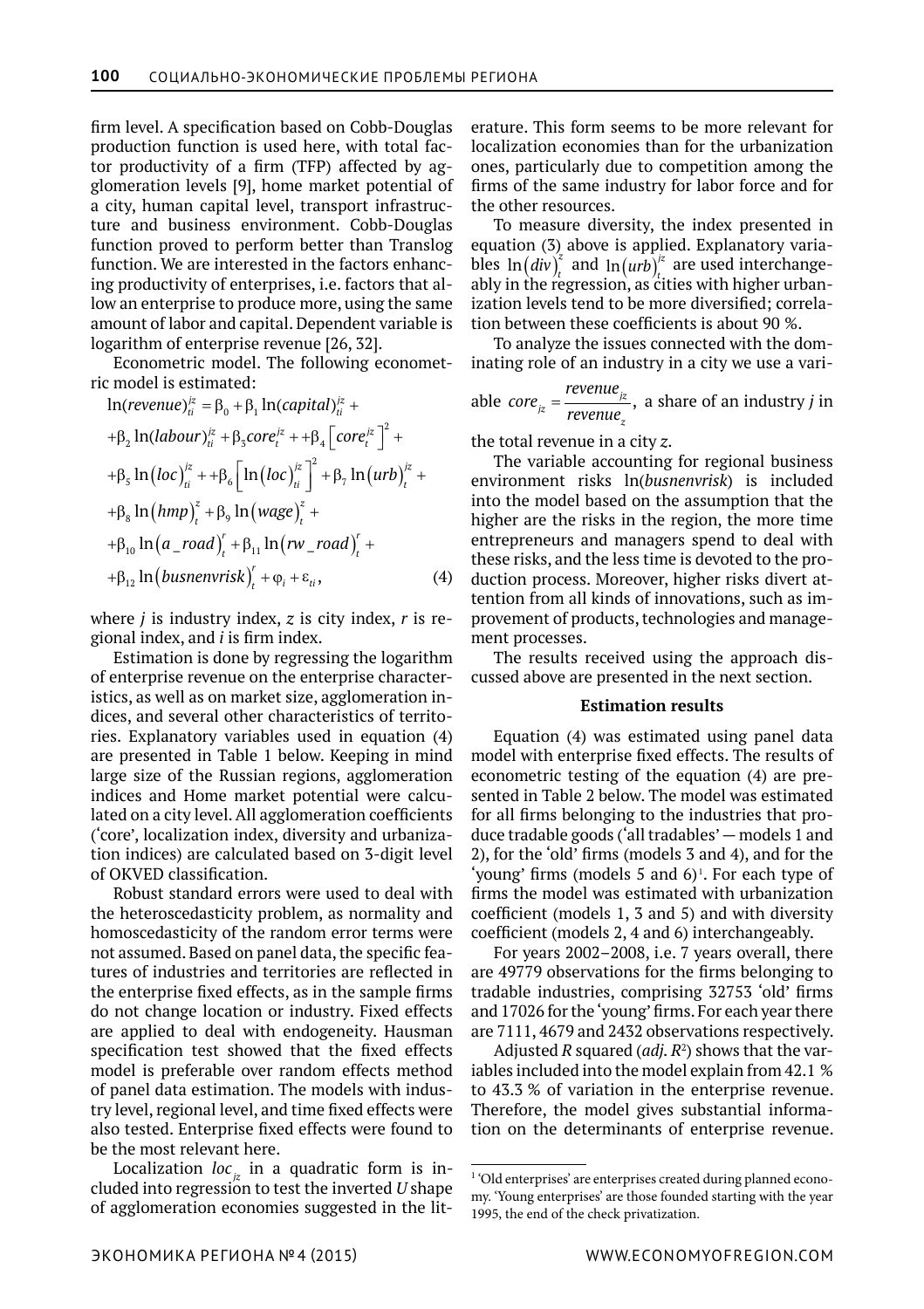Table 1

| Variable                                                                         | Definition                                                                                                                                                                                                                                                                                                                                                                                                       |  |  |  |  |  |  |
|----------------------------------------------------------------------------------|------------------------------------------------------------------------------------------------------------------------------------------------------------------------------------------------------------------------------------------------------------------------------------------------------------------------------------------------------------------------------------------------------------------|--|--|--|--|--|--|
| Enterprise level characteristics                                                 |                                                                                                                                                                                                                                                                                                                                                                                                                  |  |  |  |  |  |  |
| $ln(revenue)^{jz}_{ti}$                                                          | Logarithm of enterprise revenue (revenue is in roubles)                                                                                                                                                                                                                                                                                                                                                          |  |  |  |  |  |  |
| $ln(capital)^{jz}_{ti}$                                                          | Logarithm of fixed assets (fixed assets are in roubles)                                                                                                                                                                                                                                                                                                                                                          |  |  |  |  |  |  |
| $ln(labour)^{jz}_{ti}$                                                           | Logarithm of labor force (number of employees)                                                                                                                                                                                                                                                                                                                                                                   |  |  |  |  |  |  |
| Agglomeration indices. City level                                                |                                                                                                                                                                                                                                                                                                                                                                                                                  |  |  |  |  |  |  |
| $ln(loc)^{jz}_{ti}$                                                              | Logarithm of localization coefficient                                                                                                                                                                                                                                                                                                                                                                            |  |  |  |  |  |  |
| $core_t^{jz}$                                                                    | A share of an industry $j$ in the total revenue in a city $z$                                                                                                                                                                                                                                                                                                                                                    |  |  |  |  |  |  |
| $ln(div)^{z}_{t}$                                                                | Logarithm of diversity coefficient                                                                                                                                                                                                                                                                                                                                                                               |  |  |  |  |  |  |
| ln(urb) <sub>t</sub> <sup>jz</sup>                                               | Logarithm of urbanization coefficient                                                                                                                                                                                                                                                                                                                                                                            |  |  |  |  |  |  |
| Home market potential. City level: HMPcity = $\ln (div)_t^z + \ln (hmpcity)_t^z$ |                                                                                                                                                                                                                                                                                                                                                                                                                  |  |  |  |  |  |  |
| $ln(hmpcity)^{z}$                                                                | $hmpcity$ , is total revenue in all industries in all cities other than the city where the firm is located,<br>divided into the distances between the city $Z$ and the other cities:<br><i>hmpcity</i> <sub>t</sub> <sup>z</sup> = $\sum_{z\neq z} \frac{revenue_i^z}{dist_{z,z}}$ , where dist <sub><math>z,z</math></sub> are the physical distances between the cities; logarithm of this<br>variable is used |  |  |  |  |  |  |
| City characteristics                                                             |                                                                                                                                                                                                                                                                                                                                                                                                                  |  |  |  |  |  |  |
| $ln(wagecity)_t^z$                                                               | Logarithm of average monthly nominal wage, payroll, roubles (proxy for human capital)                                                                                                                                                                                                                                                                                                                            |  |  |  |  |  |  |
| Regional transport infrastructure                                                |                                                                                                                                                                                                                                                                                                                                                                                                                  |  |  |  |  |  |  |
| $ln(a_{\text{r}}\text{road})^r_t$                                                | Logarithm of automobile road density in region r, end of year, km of roads per 1000 sq km of<br>territory                                                                                                                                                                                                                                                                                                        |  |  |  |  |  |  |
| $ln(rw\_road)^r$                                                                 | Logarithm of railroad density in region $r$ , end of year, km of roads per 1000 sq km of territory                                                                                                                                                                                                                                                                                                               |  |  |  |  |  |  |
| Regional investment climate (Indices by analytical agency 'Expert')*             |                                                                                                                                                                                                                                                                                                                                                                                                                  |  |  |  |  |  |  |
| $ln(busnenv risk)^{r}$                                                           | Logarithm of business environment risks, region $r$ , time $t$ (Regional investment risk by the Analytical<br>agency Expert)                                                                                                                                                                                                                                                                                     |  |  |  |  |  |  |

#### **Variables used in the econometric analysis**

\* Analytical agency 'Expert' http://www.raexpert.ru/ratings/regions/ratingclass.

Rho, the fraction of variance due to the individual effect ui, or in other words due to differences across panels, is 83 % to 85.3 % in the models presented in Table  $2^{\scriptscriptstyle{1}}.$ 

The results presented in Table 2 above show that localization, urbanization, diversity and HMP are significant. A share of an industry j in the total revenue in a city z ('*core*' coefficient) and localization coefficient have an inverted *U* shape. 1 % increase in '*core*' leads to 0.087–0.096 % increase in enterprise revenue in Models (1)–(2). However, when 'core' reaches  $8.738/(2*6.258) = 0.698$ , further 1 % increase in '*core*' leads to decrease in revenue by 0.063 % compared to the optimum level of 'core', i.e. the '*core*' effect stays positive but decreases. For Models (1) the threshold is 0.72.

As for localization coefficient, its increase by 1 % leads to increase in enterprise revenue by around 0.029–0.03 %. In case of Model (2), when the level of localization  $0.0287/(2*0.00106) = 13.538$  is reached i.e. a very low level of total revenue in industry in city equal to  $exp(13.538) = 757,467$  roubles, then each 1 % further increase in localization starts decreasing enterprise revenue by 0.00065 %. In other words, the effect decreases although stays positive until  $0.0287/(0.00106) = 27.075$ , i.e.  $exp(27.075) = 0.57$  bn roubles<sup>2</sup>. In Model (1) the optimum localization level is 12.381.

Economic activity in industries other than that where a firm works is reflected by diversity and urbanization levels interchangeably. The values of the coefficients are robust to the changes in specification. Diversity is significant and positive, showing that 1 % increase in diversity leads to 0.565 % increase in enterprise revenue. It

<sup>1</sup> Rho is calculated according to the following formula:

 $\rho = \frac{\sigma_u^2}{\sigma_u^2 + \sigma_e^2}$ , where  $\sigma_u$  or sigma\_u is standard deviation of residuals within groups  $u_i$ , σ<sub>e</sub> or sigma\_e is standard deviation of residuals (overall error term)  $e_i$  [35].

<sup>2</sup> Billion according to the long scale.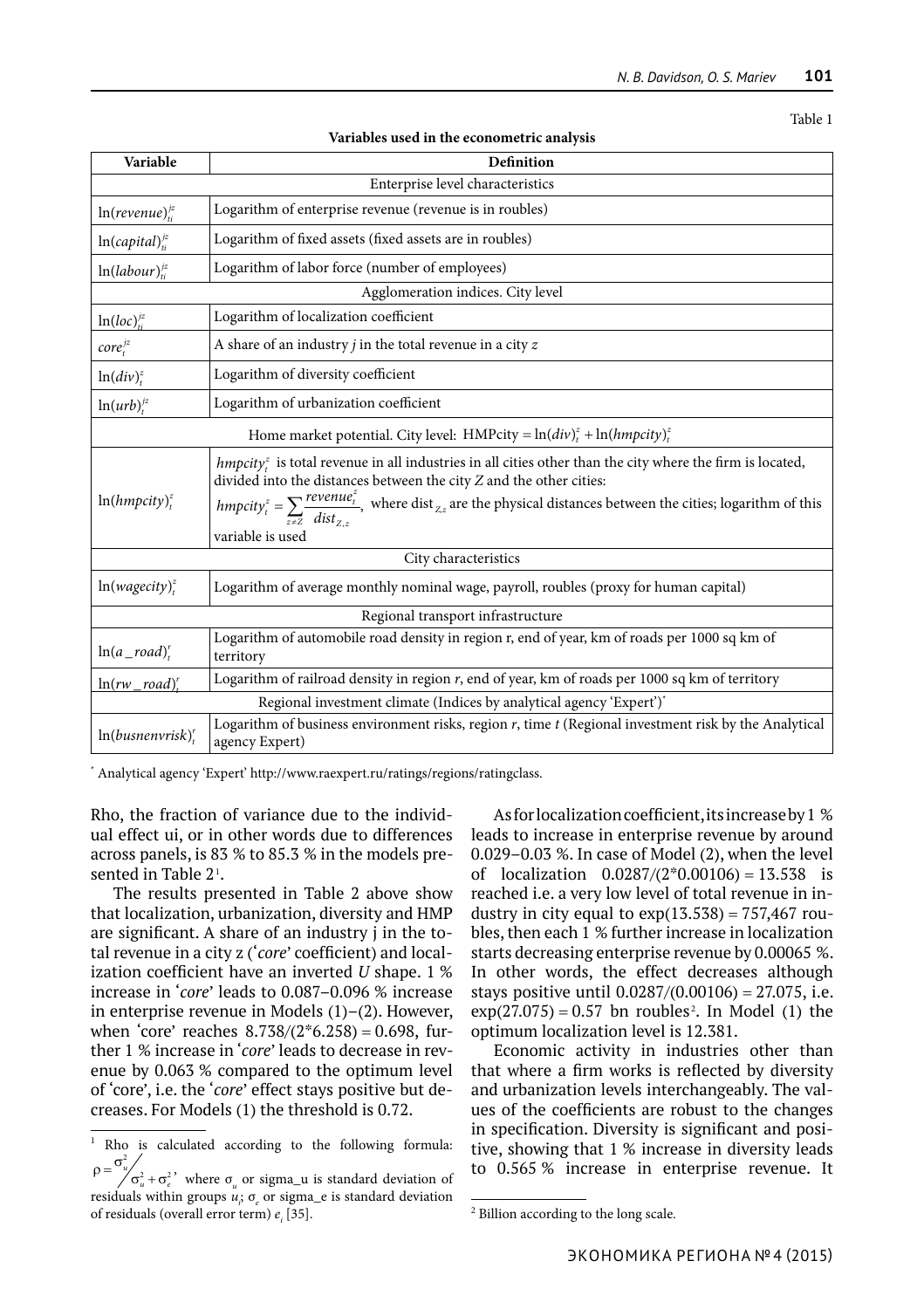|                    | л.                    |                                        |                      |                      |                |                       |  |  |
|--------------------|-----------------------|----------------------------------------|----------------------|----------------------|----------------|-----------------------|--|--|
|                    | (1)                   | (2)<br>All tradables-1 All tradables-2 | (3)<br>'Old' firms-1 | (4)<br>'Old' firms-2 | (5)<br>'Young' | (6)<br>'Young'        |  |  |
|                    |                       |                                        |                      |                      |                |                       |  |  |
|                    |                       |                                        |                      |                      | firms-1        | firms-2               |  |  |
| ln(capital)        | $0.234***$            | $0.236***$                             | $0.233***$           | $0.234***$           | $0.236***$     | $0.237***$            |  |  |
|                    | (22.59)               | (22.68)                                | (15.81)              | (15.86)              | (16.16)        | (16.23)               |  |  |
| ln(labor)          | $0.428***$            | $0.431***$                             | $0.437***$           | $0.439***$           | $0.417***$     | $0.421***$            |  |  |
|                    | (32.00)               | (32.07)                                | (24.32)              | (24.29)              | (20.82)        | (20.98)               |  |  |
| core               | $9.574***$            | 8.738***                               | $9.132***$           | $8.305***$           | $10.24***$     | $9.428***$            |  |  |
|                    | (15.31)               | (14.30)                                | (12.43)              | (11.65)              | (9.47)         | (8.81)                |  |  |
| core <sup>2</sup>  | $-6.628***$           | $-6.258***$                            | $-6.612***$          | $-6.152***$          | $-6.787***$    | $-6.577***$           |  |  |
|                    | $(-8.20)$             | $(-7.79)$                              | $(-5.94)$            | $(-5.59)$            | $(-5.52)$      | $(-5.35)$             |  |  |
| ln(loc)            | $0.0312***$           | $0.0287***$                            | $0.0254***$          | $0.0223***$          | $0.0399***$    | $0.0389***$           |  |  |
|                    | (4.42)                | (4.01)                                 | (3.12)               | (2.71)               | (3.07)         | (2.95)                |  |  |
| $(ln(loc))^2$      | $-0.00126***$         | $-0.00106***$                          | $-0.000874$ **       | $-0.000651$          | $-0.00191***$  | $-0.00175$ **         |  |  |
|                    | $(-3.37)$             | $(-2.77)$                              | $(-2.07)$            | $(-1.52)$            | $(-2.69)$      | $(-2.41)$             |  |  |
| ln(urb)            | $0.282***$            |                                        | $0.244***$           |                      | $0.338***$     |                       |  |  |
|                    | (10.69)               |                                        | (7.61)               |                      | (7.51)         |                       |  |  |
| ln(div)            |                       | $0.565***$                             |                      | $0.424***$           |                | $0.824***$            |  |  |
|                    |                       | (5.15)                                 |                      | (3.39)               |                | (3.90)                |  |  |
| ln(hmecity)        | $0.451***$            | $0.585***$                             | $0.440***$           | $0.534***$           | $0.461***$     | $0.667***$            |  |  |
|                    | (8.44)                | (11.53)                                | (6.23)               | (7.89)               | (5.68)         | (8.92)                |  |  |
| ln(wagecity)       | $-0.000303$           | $0.118***$                             | 0.0346               | $0.151***$           | $-0.0468$      | 0.0662                |  |  |
|                    | $(-0.01)$             | (2.86)                                 | (0.65)               | (2.76)               | $(-0.77)$      | (1.07)                |  |  |
| $ln(a$ _road)      | $0.0445$ *            | $0.0652**$                             | 0.0463               | $0.0580*$            | 0.0384         | $0.0780*$             |  |  |
|                    | (1.66)                | (2.39)                                 | (1.39)               | (1.72)               | (0.84)         | (1.66)                |  |  |
| $ln(rw\_road)$     | $-0.466$              | $-0.500$                               | $-0.260$             | $-0.274$             | $-0.937$ *     | $-1.030$ <sup>*</sup> |  |  |
|                    | $(-1.54)$             | $(-1.57)$                              | $(-0.69)$            | $(-0.69)$            | $(-1.81)$      | $(-1.94)$             |  |  |
| ln(busnenv risk)   | $-0.00805$            | $-0.0166$ ***                          | $-0.0126$ **         | $-0.0193***$         | 0.000830       | $-0.0115$             |  |  |
|                    | $(-1.53)$             | $(-3.12)$                              | $(-2.10)$            | $(-3.19)$            | (0.08)         | $(-1.09)$             |  |  |
| $_{cons}$          | $-3.588$ <sup>*</sup> | $-0.0152$                              | $-3.882$             | $-0.511$             | $-2.163$       | 1.673                 |  |  |
|                    | $(-1.90)$             | $(-0.01)$                              | $(-1.61)$            | $(-0.20)$            | $(-0.70)$      | (0.53)                |  |  |
| firm fixed effects | yes                   | yes                                    | yes                  | yes                  | yes            | yes                   |  |  |
| $\boldsymbol{N}$   | 49779                 | 49779                                  | 32753                | 32753                | 17026          | 17026                 |  |  |
| adj. $R^2$         | 0.428                 | 0.425                                  | 0.424                | 0.421                | 0.433          | 0.430                 |  |  |
| sigma_u            | 1.153                 | 1.172                                  | 1.080                | 1.087                | 1.382          | 1.423                 |  |  |
| sigma_e            | 0.522                 | 0.523                                  | 0.484                | 0.485                | 0.589          | 0.590                 |  |  |
| rho                | 0.830                 | 0.834                                  | 0.833                | 0.834                | 0.846          | 0.853                 |  |  |

#### **The impact of spatial concentration on enterprise performance Dependent variable: ln(revenue)**

t statistics in parentheses.

 $\mathrm{^*~p} < 0.1, \mathrm{^{\mathrm{**}}~p} < 0.05, \mathrm{^{\mathrm{***}}~p} < 0.01.$ 

means that if we compare a 'Center' with diversity approaching to 1 and a 'Periphery' with diversity approaching to 0, i.e. were diversity would be twice lower, the difference in productivity would approach 56.5 %. Urbanization is significant and positive too, 1 % increase in urbanization leading to 0.28 % increase in enterprise revenue. The results are consistent with the existing literature discussed in section 2 above.

HMP on city level consists of total revenue of firms in a city, excluding the revenue of the firm itself (urbanization coefficient) and the total revenue of firms in the other cities, the distances between cities being taken into account. As for HMP arising from the other cities, its increase by 1 % leads to increase in enterprise revenue by 0.451– 0.585 % in specifications  $(1)-(2)$ . The effect of wage is positive in specification with diversity index, possibly implying that firms benefit from human capital quality associated with higher wages. The effect of the automobile road density is positive in the specifications where it is significant. In specification with diversity coefficient, Models (2) and (4), business environment risk index is significant on 99 % confidence interval showing that 1 % increase in the regional business environment risk

Table 2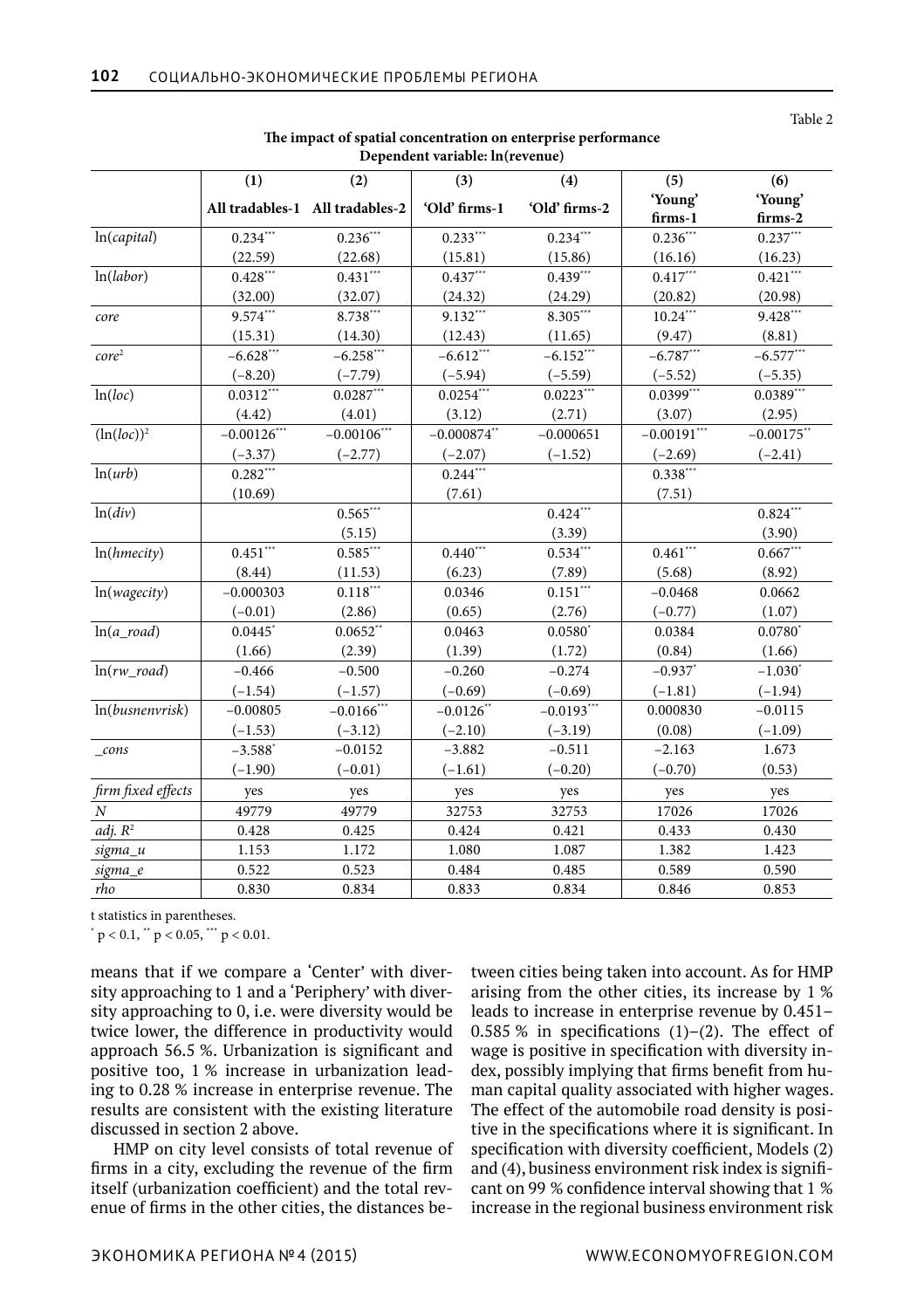leads to decrease in the firm's revenue by 0.017 %. In Model (3) it is significant on 95 % confidence interval and stays negative.

We also compare agglomeration economies for the 'old' and 'young' firms in Russia. Agglomeration effects and HMP proved to be present both for the 'young' firms and for the firms established before privatization, i.e. 'old' firms. However, these effects are stronger for the 'young' firms; they benefit relatively more not only from diversity and urbanization economies, but also from localization economies. Specific features of agglomeration effects for different types of firms found based on data for the other countries were discussed in section 2 above.

*Estimation issues.* Endogeneity problem arises because explanatory variables may correlate with an error term. In this case, OLS-estimates are biased. Endogeneity may occur for two major reasons [27].

Unobserved heterogeneity: there are some unobserved factors which affect both the output of enterprise and some explanatory variables. Because of this, the error term is correlated with explanatory variables, and explanatory variables capture part of the effect of the unobserved factors, leading to potential bias in coefficients estimated using the OLS model. One of the ways to address unobserved heterogeneity using panel data is individual fixed effects [26]. As enterprises do not change location and industry over time, these fixed effects capture specific features of industries and locations as well.

*Simultaneity.* A possible source of simultaneity comes from an assumption that firms choose their location considering potential agglomeration advantages or disadvantages. Successful businesses choose the cities where productivity is higher, and are therefore, disproportionately found in agglomeration areas. Another potential source of simultaneity is productivity shocks that affect labor and capital that enterprise uses, and the other enterprises in a city or region, i.e. localization and urbanization or diversity levels [27].

The sample under consideration includes firms created under central planning (the 'old' firms). For them simultaneity problem should not arise because their location was not likely to be motivated by efficiency. We compare distribution of 'old' and 'young' enterprises along localization levels in the cities. It is assumed that if the distribution is similar, then simultaneity problem should not arise for the 'young' enterprises as well. The results are presented in the Figure 1 below.



**Fig. 1.** *Actual distribution of 'old' and 'young' firms by localization level*

Figure 1 above shows that distribution of 'old' and 'young' enterprises along localization levels is very similar. Therefore, we suppose that simultaneity problem does not occur for the whole sample of firms. In order to check this assumption, we used lagged agglomeration variables as instruments for the agglomeration variables, and applied 2SLS and GMM procedures. The results remained robust.

#### **Conclusion**

In this paper we have analyzed the factors important for high productivity of enterprises. Among other factors, we studied the impact of agglomeration and home market potential (HMP) on the enterprise performance. Localization economies were found to have an inverted U shape for the majority of specifications. Urbanization economies, diversity economies and HMP proved to be positive and significant. As HMP is related to distance and transport costs, improvement of transport infrastructure and decrease in communications costs would increase positive effects associated with market access.

Taking a closer look at transport infrastructure, automobile road density is positive in the specifications where it is significant. Regional business risk measured by the Analytical agency 'Expert' has a negative sign in the specifications where it is significant. In other words, along with agglomeration economies and HMP, transport infrastructure and business climate are important for successful work of enterprises. To observe the effect of human capital on enterprise productivity, we have chosen wage as a proxy of human capital quality. The effect of wage on productivity is positive in the specifications where it is significant.

As the next step, it would be useful to analyze agglomeration economies and the impact of HMP for various industries, cities and firms in order to have more precise conclusions for regional policy.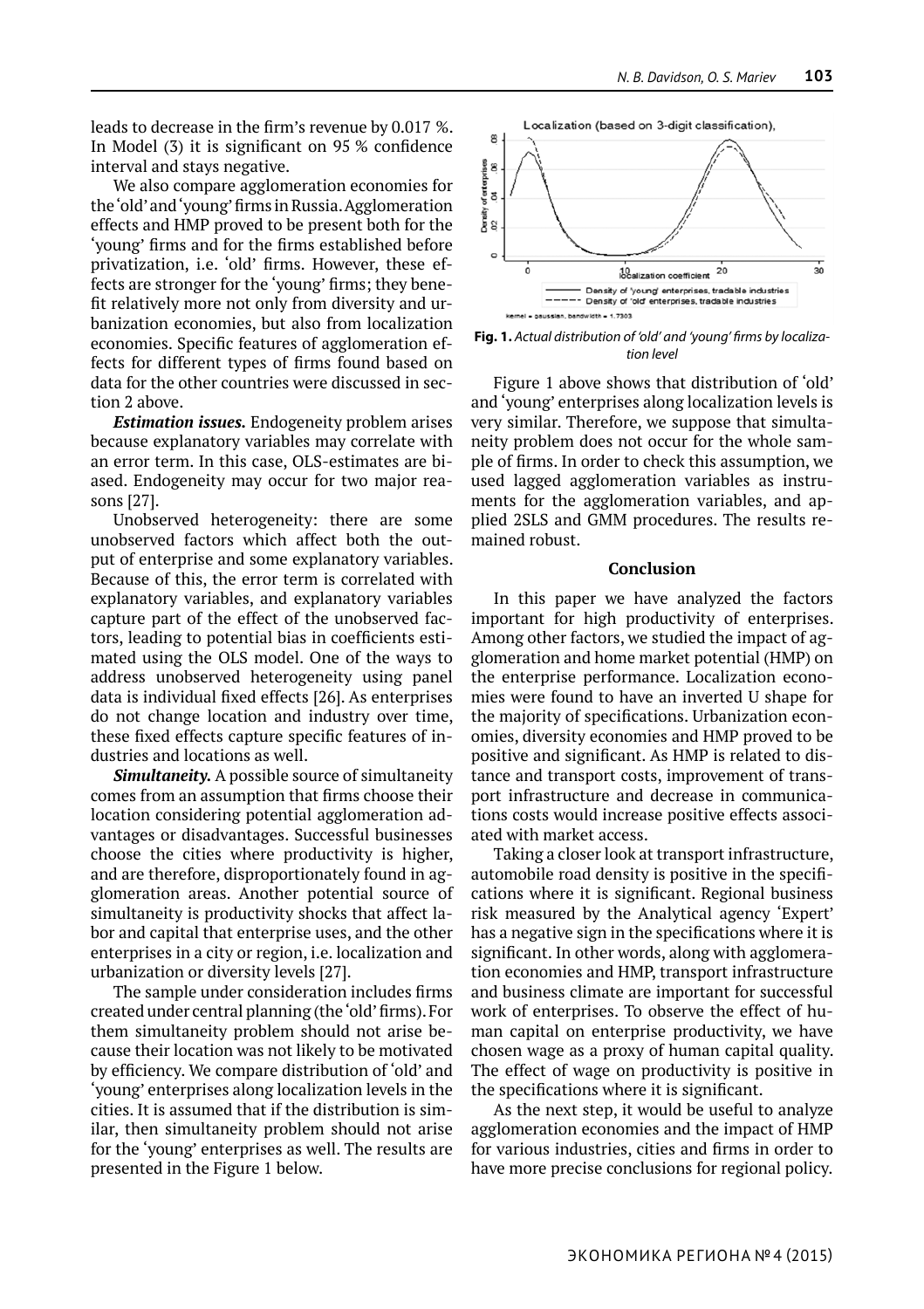## **Acknowlegements**

*The authors would like to thank the Russian Science Foundation for its support of the research project №15-18-10014 "Projection of optimal socio-economic systems in turbulence of external and internal environment". We also express our gratitude to Hubert Jayet, Sergey Kadochnikov, Volodymir Vakhitov, Pavel Vorobyev, Nadezhda Kislyak for their valuable comments and ideas for further research. Any remaining errors are our own.*

#### **References**

1. Weber, A. (1929).  *The theory of the location of industries.*  Chicago University Press, Chicago (English translation from the German version published in 1909), 255.

2. Krugman, P. (1991). Increasing returns and economic geography.  *Journal of Political Economy, 99,*  483–499.

3. Fujita, M. (1988). A monopolistic competition model of spatial agglomeration: a differentiated product approach.  *Regional Science and Urban Economics, 18,*  87–124.

4. Venables, A. J. (1996). Equilibrium locations of vertically linked industries.  *International Economic Review, 37,*  341– 359.

5. Marshall, A. (1920).  *Principles of Economics.*  8th edition, London: Macmillan and Co. Original edition 1890, 627.

6. Neffke, F. (2009).  *Productive places. The influence of technological change and relatedness on agglomeration externalities.*  Faculty of Geosciences, Utrecht University, the Netherlands, 199.

7. Ottaviano, G. & Thisse, J. (2004). Agglomeration and Economic Geography. In: V. Henderson and J. Thisse (Eds).  *Handbook of Urban and Regional Economics, 4,*  2563–2608.

8. Mikhailova, T. (2013).  *Looking for multiple equilibria in Russian urban system.*  Presentation at the 2nd International Conference 'Industrial Organization and Spatial Economics'. St. Petersburg, Center for Market Studies and Spatial Economics National Research University 'Higher School of Economics', 27–30 June, 48.

9. Rosenthal, S. S. & Strange, W. C. (2004). Evidence on the nature and sources of agglomeration economies. In: V. Henderson and J. Thisse (Eds).  *Handbook of Urban and Regional Economics, 4,*  2119-2171.

10. Jacobs, J. (1969).  *The economies of cities.*  New York: Random House, 288.

11. Quigley, J. (1998). Urban Diversity and Economic Growth.  *Journal of Economic Perspectives, 12(2).*  Spring, 127–138.

12. Jacobs, J. (1961).  *The death and life of great American cities.*  New York: Random House, 458.

13. Duranton, G. & Puga, D. (2004). Micro-foundations of urban agglomeration economies. In: V. Henderson and J. Thisse (Eds).  *Handbook of Urban and Regional Economics, 4,*  2063-2117.

14. Ottaviano, G. & Thisse, J. (2004). Agglomeration and Economic Geography. In: V. Henderson and J. Thisse (Eds).  *Handbook of Urban and Regional Economics, 4,*  2563-2608.

15. Audretsch, D. B. (1998). Agglomeration and the location of innovative activity.  *CEPR Discussion Paper, 1974,*  29.

16. Ellison, G. & Glaeser, E. L. (1997). Geographic concentration in U.S. manufacturing industries: a dartboard approach.  *The Journal of Political Economy, 105(5),*  889–927.

17. Robert-Nicoud, F. (2013). Agglomeration economies: matching and sharing.  *Presentation at CMSSE Summer School in Spatial Economics and Imperfect Markets: empirical aspects.*  Pushkin, 3–16 July, 54.

18. Mills, E. S. (1967). An aggregative model of resource allocation in a metropolitan area.  *American Economic Review Papers and Proceedings, 57(2),*  197–210.

19. Mirrlees, J. A. (1972). The optimum city.  *Swedish Journal of Economics, 74(1),*  114–135.

20. Beaudry, C. & Schiffauerova. A. (2009). Who's right, Marshall or Jacobs? The localization versus urbanization debate.  *Research Policy, 38,*  318–337.

21. De Groot, H., Poot, J., & Smit, M. J. *(2009). Agglomeration externalities, innovation and regional growth: theoretical perspectives and meta-analysis. Handbook of Regional Growth and Development Theories.*  In: Capello R., and Nijkamp, P. (Eds.). Cheltenham: Edward Elgar, 256–281.

22. Sveikauskas, L. (1975). The Productivity of Cities.  *The Quarterly Journal of Economics, 89(3),*  393–413.

23. Okubo, T. & Tomiura, E. (2010). Productivity distribution, firm heterogeneity, and agglomeration: evidence from firm-level data.  *Discussion paper, 10017,*  Research Institute of Economy, Trade and Industry (RIETI), 25.

24. Ciccone, A. & Hall, R. E. (1996). Productivity and the density of economic activity.  *American Economic Review, 86(1),*  54–70.

25. Anastassova, L. (2006). Productivity differences and agglomeration across districts in Great Britain.  *CERGE-EI Working Paper, 289,*  34.

26. Henderson, J. V. (2003). Marshall's scale economies.  *Journal of Urban Economics, 53,*  1–28.

27. Martin, P., Mayer, T. & Mayneris, F. (2011). Spatial concentration and plant-level productivity in France.  *Journal of Urban Economics, 69,*  182–195.

28. Henderson, J. V., Kuncoro, A. & Turner, M. (1995). Industrial development in cities.  *Journal of Political Economy, 103,*  1067–1085.

29. Duranton, G. & Puga, D. (2001). Nursery cities.  *American Economic Review, 91,*  1454–1477.

30. Vorobyev, P. V., Davidson, N. B., Kislyak, N. V. & Kuznetsov, P. D. (2014). Industrial diversity and concentration in the Russian cities as factors of economic efficiency.  *Vestnik UrFU, 6,*  4–18.